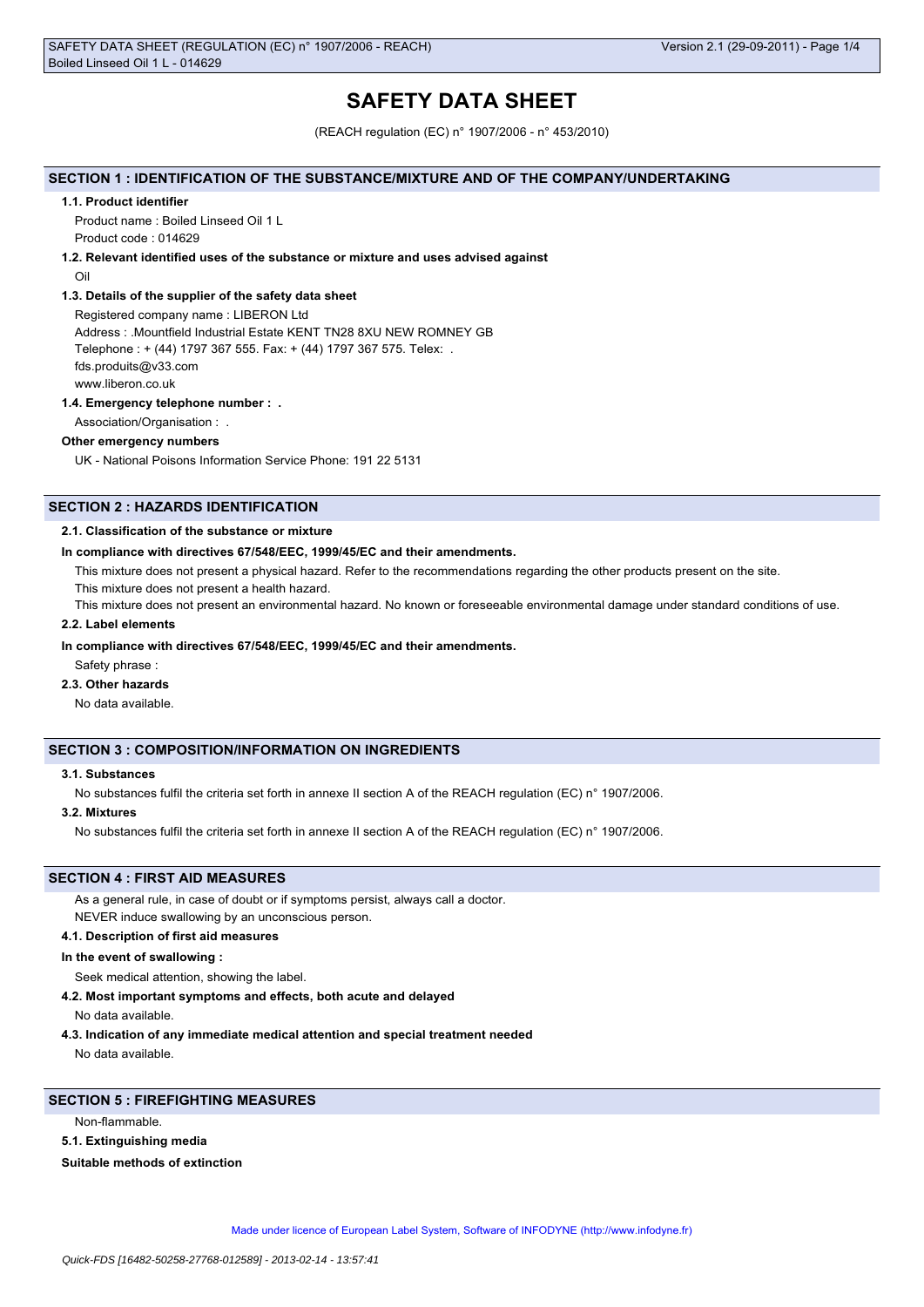# SAFETY DATA SHEET (REGULATION (EC) n° 1907/2006 - REACH) Boiled Linseed Oil 1 L - 014629

## In the event of a fire, use :

- sprayed water or water mist
- foam
- multipurpose ABC powder
- BC powder
- carbon dioxide (CO2)

# **Unsuitable methods of extinction**

- In the event of a fire, do not use :
- water jet

# **5.2. Special hazards arising from the substance or mixture**

A fire will often produce a thick black smoke. Exposure to decomposition products may be hazardous to health.

- Do not breathe in smoke.
- In the event of a fire, the following may be formed :
- carbon monoxide (CO)
- carbon dioxide (CO2)

# **5.3. Advice for firefighters**

No data available.

#### **SECTION 6 : ACCIDENTAL RELEASE MEASURES**

#### **6.1. Personal precautions, protective equipment and emergency procedures**

Consult the safety measures listed under headings 7 and 8.

#### **For fire-fighters**

Fire-fighters will be equipped with suitable personal protective equipment (See section 8).

## **6.2. Environmental precautions**

Contain and control the leaks or spills with non-combustible absorbent materials such as sand, earth, vermiculite, diatomaceous earth in drums for waste disposal.

Prevent any material from entering drains or waterways.

**6.3. Methods and material for containment and cleaning up**

## Clean preferably with a detergent, do not use solvents.

## **6.4. Reference to other sections**

No data available.

# **SECTION 7 : HANDLING AND STORAGE**

Requirements relating to storage premises apply to all facilities where the mixture is handled.

#### **7.1. Precautions for safe handling**

Always wash hands after handling.

## **Fire prevention :**

Prevent access by unauthorised personnel.

## **Recommended equipment and procedures :**

For personal protection, see section 8.

Observe precautions stated on label and also industrial safety regulations.

# **Prohibited equipment and procedures :**

No smoking, eating or drinking in areas where the mixture is used.

#### **7.2. Conditions for safe storage, including any incompatibilities**

No data available.

#### **Storage**

Keep out of reach of children.

#### **Packaging**

Always keep in packaging made of an identical material to the original.

# **7.3. Specific end use(s)**

No data available.

# **SECTION 8 : EXPOSURE CONTROLS/PERSONAL PROTECTION**

## **8.1. Control parameters**

No data available.

**8.2. Exposure controls**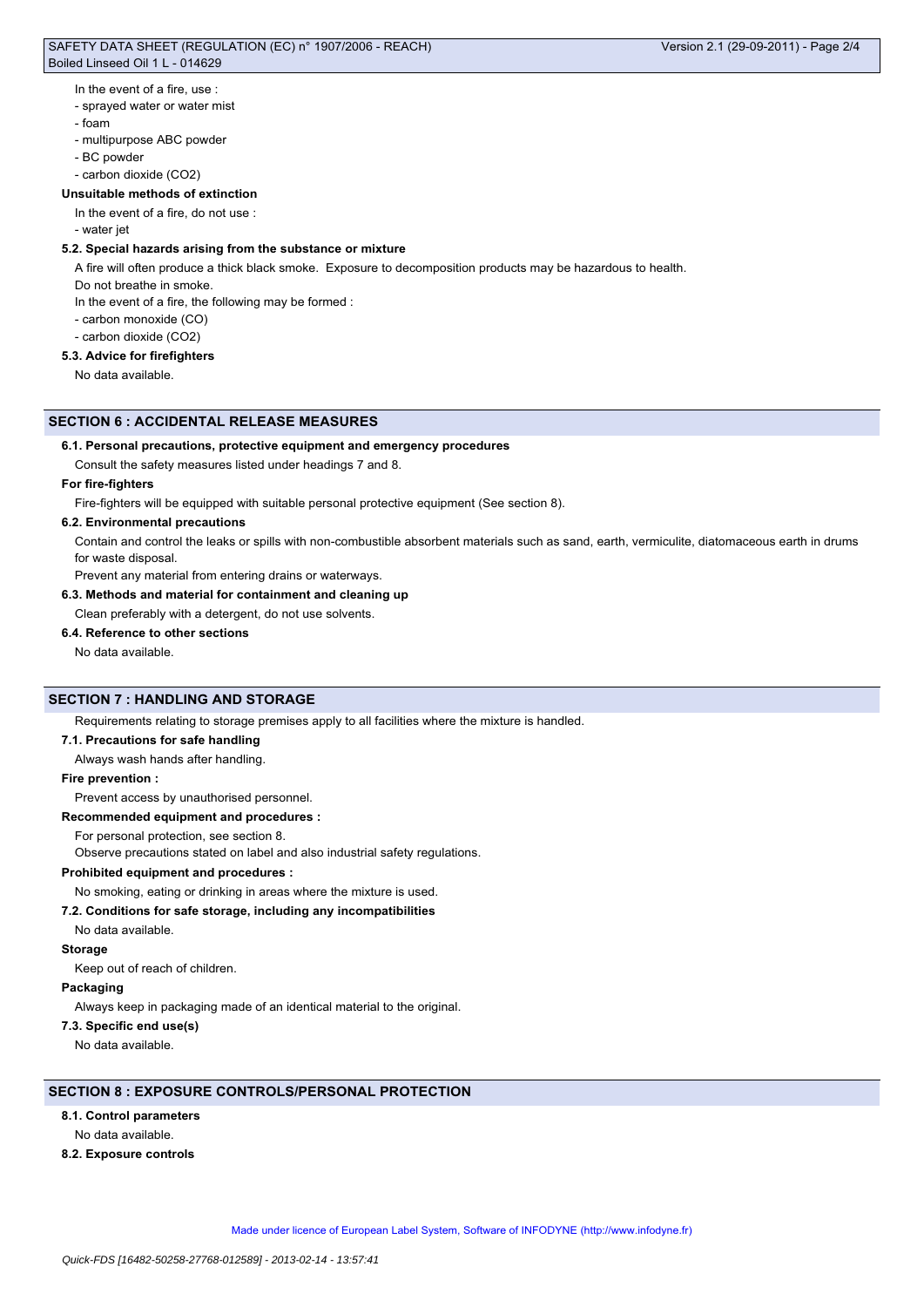## **Personal protection measures, such as personal protective equipment**

Use personal protective equipment that is clean and has been properly maintained.

Store personal protective equipment in a clean place, away from the work area.

Never eat, drink or smoke during use. Remove and wash contaminated clothing before re-using. Ensure that there is adequate ventilation, especially in confined areas.

# **- Eye / face protection**

Avoid contact with eyes.

Use eye protectors designed to protect against liquid splashes

Before handling, wear safety goggles in accordance with standard EN166.

# **- Hand protection**

Wear suitable protective gloves in the event of prolonged or repeated skin contact.

## **- Body protection**

Work clothing worn by personnel shall be laundered regularly.

After contact with the product, all parts of the body that have been soiled must be washed.

## **SECTION 9 : PHYSICAL AND CHEMICAL PROPERTIES**

#### **9.1. Information on basic physical and chemical properties**

# **General information :**

| Physical state:                                        | viscous liquid. |
|--------------------------------------------------------|-----------------|
| Important health, safety and environmental information |                 |
| $pH$ :                                                 | Not relevant.   |
| Flash point interval :                                 | not relevant.   |
| Vapour pressure :                                      | not relevant.   |
| Density:                                               | $0.9 - 1$       |
| Water solubility:                                      | Insoluble.      |

#### **9.2. Other information**

No data available.

## **SECTION 10 : STABILITY AND REACTIVITY**

#### **10.1. Reactivity**

No data available.

#### **10.2. Chemical stability**

This mixture is stable under the recommended handling and storage conditions in section 7.

**10.3. Possibility of hazardous reactions**

No data available.

**10.4. Conditions to avoid**

**10.5. Incompatible materials**

#### **10.6. Hazardous decomposition products**

The thermal decomposition may release/form :

- carbon monoxide (CO)

- carbon dioxide (CO2)

# **SECTION 11 : TOXICOLOGICAL INFORMATION**

## **11.1. Information on toxicological effects**

Repeated or prolonged contact with the mixture may cause removal of natural oil from the skin resulting in non-allergic contact dermatitis and absorption through the skin.

# **11.1.1. Substances**

No toxicological data available for the substances.

## **11.1.2. Mixture**

No toxicological data available for the mixture.

# **SECTION 12 : ECOLOGICAL INFORMATION**

# **12.1. Toxicity**

# **12.1.1. Substances**

No aquatic toxicity data available for the substances.